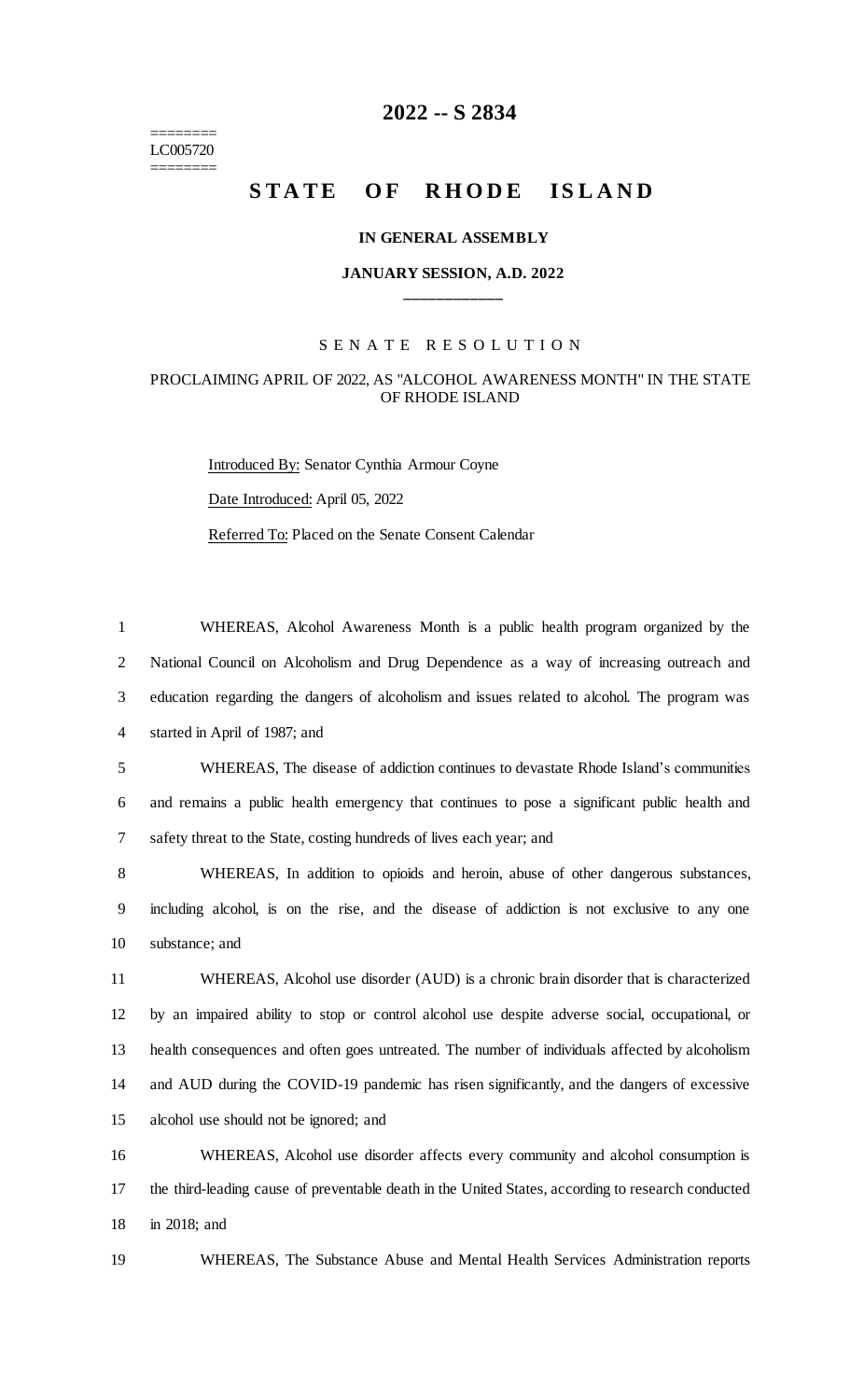that AUD was the most common substance use disorder among adults in the United States in 2018, affecting 14.25 million people; and

 WHEREAS, In 2019, the Substance Abuse and Mental Health Services Administration reported that around 58,000 Rhode Island adults qualify as suffering from alcohol use disorder and 53,000 Rhode Island adults need, but are not receiving, AUD treatment at a specialty facility. That means that 91.38 percent of Rhode Island adults suffering from alcohol use disorder need, but are not receiving, AUD treatment; and

 WHEREAS, The Centers for Disease Control and Prevention's (CDC) Morbidity and Mortality Weekly Report states that in Rhode Island there were approximately 339 alcohol attributable deaths each year and 27.6 years of life lost per alcohol-attributable death from 2011 to 2015; and

 WHEREAS, Nationally, alcohol-related disorders are a leading cause of 7-day and 30- day hospital readmissions. In 2013, alcohol use and dependence was the number one reason for potentially preventable hospital readmission related to a substance use disorder initial admission in Rhode Island; and

 WHEREAS, Emergency department visits for alcohol-related diagnoses increased by 47 percent for both men and women from 2006-2014, and the costs for such visits increased from \$4.1 billion to \$15.3 billion in the same time period. In 2016, alcohol-related disorders were the tenth most common reason among all Rhode Islanders, for a visit to a Rhode Island emergency department. In 2014, alcohol abuse was eighth in reasons for potentially preventable emergency department visits in Rhode Island and it was second in those covered by Medicaid; and

 WHEREAS, Alcohol use has increased during the COVID-19 pandemic. According to RTI International, alcohol consumption, exceeding drinking guidelines, and binge drinking increased from February 2020 to November 2020. Specialists at hospitals across the country said rates of admissions for alcoholic liver disease have leapt by up to 50 percent since March 2020; and

 WHEREAS, A 2021 article in the Journal of General Internal Medicine stated "the full impact of COVID-19 on alcohol use is not yet known. However, the current rise in drinking during the acute phase of the pandemic mandates a deliberate and clear public health and medical response and a multifaceted approach"; and

 WHEREAS, Meeting people where they are in their recovery journey is a critical component of public health and every setting of care should be aware of the signs of dangerous alcohol use, trained in screening and assessing for, and treating, alcohol use disorder; and

WHEREAS, In December 2020, the Consolidated Appropriations Act of 2021 (Pub. L.